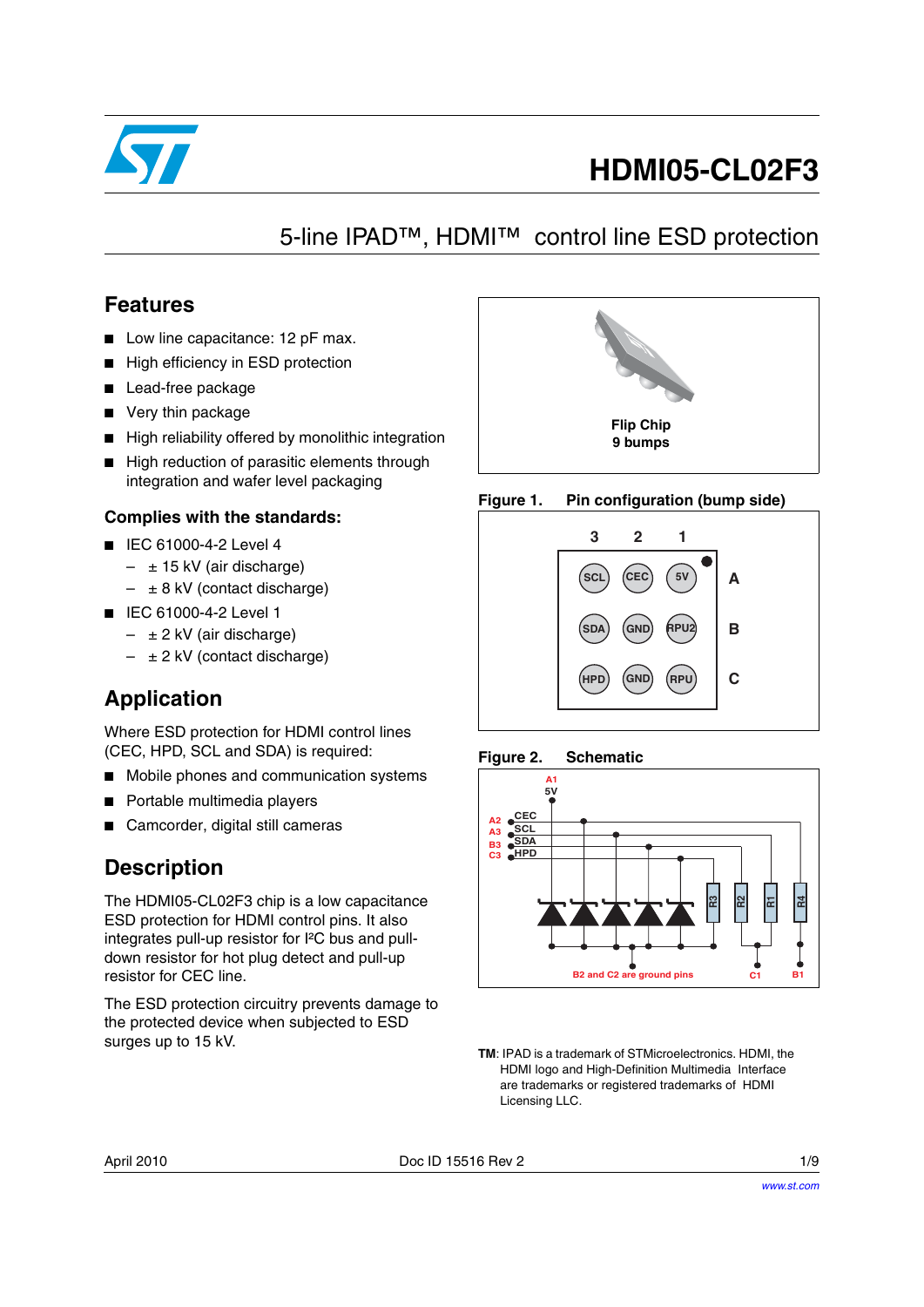# **1 Characteristics**

| Table 1. | Absolute maximum ratings ( $T_{amb}$ = 25 °C) |
|----------|-----------------------------------------------|
|          |                                               |

| Symbol                       | <b>Parameter</b>                                                                                                                                                                                                                                                  | Value             | Unit |
|------------------------------|-------------------------------------------------------------------------------------------------------------------------------------------------------------------------------------------------------------------------------------------------------------------|-------------------|------|
| $V_{PP}$                     | External pins (A1, A2, A3, B3 and C3):<br>ESD IEC 61000-4-2, level 4 - air discharge<br>ESD IEC 61000-4-2, level 4 - contact discharge<br>Internal pins (B1, C1):<br>ESD IEC 61000-4-2, level 1 - air discharge<br>ESD IEC 61000-4-2, level 1 - contact discharge | 15<br>8<br>2<br>2 | kV   |
| Pd                           | Line resistance power dissipation at 70 $^{\circ}$ C                                                                                                                                                                                                              | 60                | mW   |
| $\mathsf{T}_{\textsf{op}}$   | Operating temperature range                                                                                                                                                                                                                                       | $-30$ to $+85$    | °C   |
| ${\mathsf T}_{\textsf{stg}}$ | Storage temperature range                                                                                                                                                                                                                                         | $-55$ to $+150$   | °C   |

#### **Figure 3. Electrical characteristics (definitions)**

| Symbol                     |     | Parameter                       |                                   |
|----------------------------|-----|---------------------------------|-----------------------------------|
| $\mathsf{V}_{\mathsf{BR}}$ | $=$ | Breakdown voltage               | <br>ıμ                            |
| $I_{\rm RM}$               | $=$ | Leakage current $@V_{BMA}$      |                                   |
| V <sub>RM</sub>            | $=$ | Stand-off voltage               |                                   |
| $\mathsf{V}_{\mathsf{CL}}$ | $=$ | Clamping voltage                | $V_F$                             |
| $R_d$                      | $=$ | Dynamic impedance               | $V_{CL} V_{BR} V_{RM}$            |
| $I_{\mathsf{PP}}$          | $=$ | Peak pulse current              | .v<br><sup>1</sup> <sub>RM</sub>  |
| ŀR                         | $=$ | Breakdown current               | <br>'R                            |
| $\alpha$ T                 | $=$ | Voltage temperature coefficient |                                   |
| $V_F$                      | $=$ | Forward voltage drop            |                                   |
| $C_{\text{line}}$          | $=$ | Line capacitance                | $Slope = 1/rd$<br>I <sub>PP</sub> |
| $R_{\nu 0}$                | =   | Series resistance between Input |                                   |

#### Table 2. **Electrical characteristics (T<sub>amb</sub> = 25 °C)**

| Symbol                           | <b>Test condition</b>                                                                                                                                                                       | Min. | Typ.     | Max.     | Unit |
|----------------------------------|---------------------------------------------------------------------------------------------------------------------------------------------------------------------------------------------|------|----------|----------|------|
| $V_{\text{BR}}$                  | $I_R = 1$ mA                                                                                                                                                                                | 6    |          | 20       | v    |
| <sup>I</sup> RM                  | $V_{\text{RM}}$ = 3 V per line                                                                                                                                                              |      | 50       | 200      | nA   |
| $R_1, R_2$                       |                                                                                                                                                                                             | 1575 | 1750     | 1925     | Ω    |
| $R_3$                            |                                                                                                                                                                                             | 80   | 100      | 120      | kΩ   |
| $R_4$                            |                                                                                                                                                                                             | 22   | 27       | 32       | kΩ   |
| $C_{\text{line}}$                | $V_{line}$ = 0 V, $V_{osc}$ = 30 mV, F = 1 MHz<br>CEC to GND with $R_{P1}$ not connected<br>SCL and SDA to GND with R <sub>PU</sub> not connected<br>(measured under zero light conditions) |      | 14<br>24 | 17<br>29 | рF   |
| C <sub>line</sub> <sup>(1)</sup> | $V_{line}$ = 0 V, $V_{osc}$ = 30 mV, F = 1 MHz<br>CEC, SCL and SDA to GND with R <sub>PU</sub> and R <sub>PU2</sub><br>grounded<br>(measured under zero light conditions)                   |      | 10       | 12       | рF   |

1. This is the line capacitance seen by the data signals in the application conditions

2/9 Doc ID 15516 Rev 2

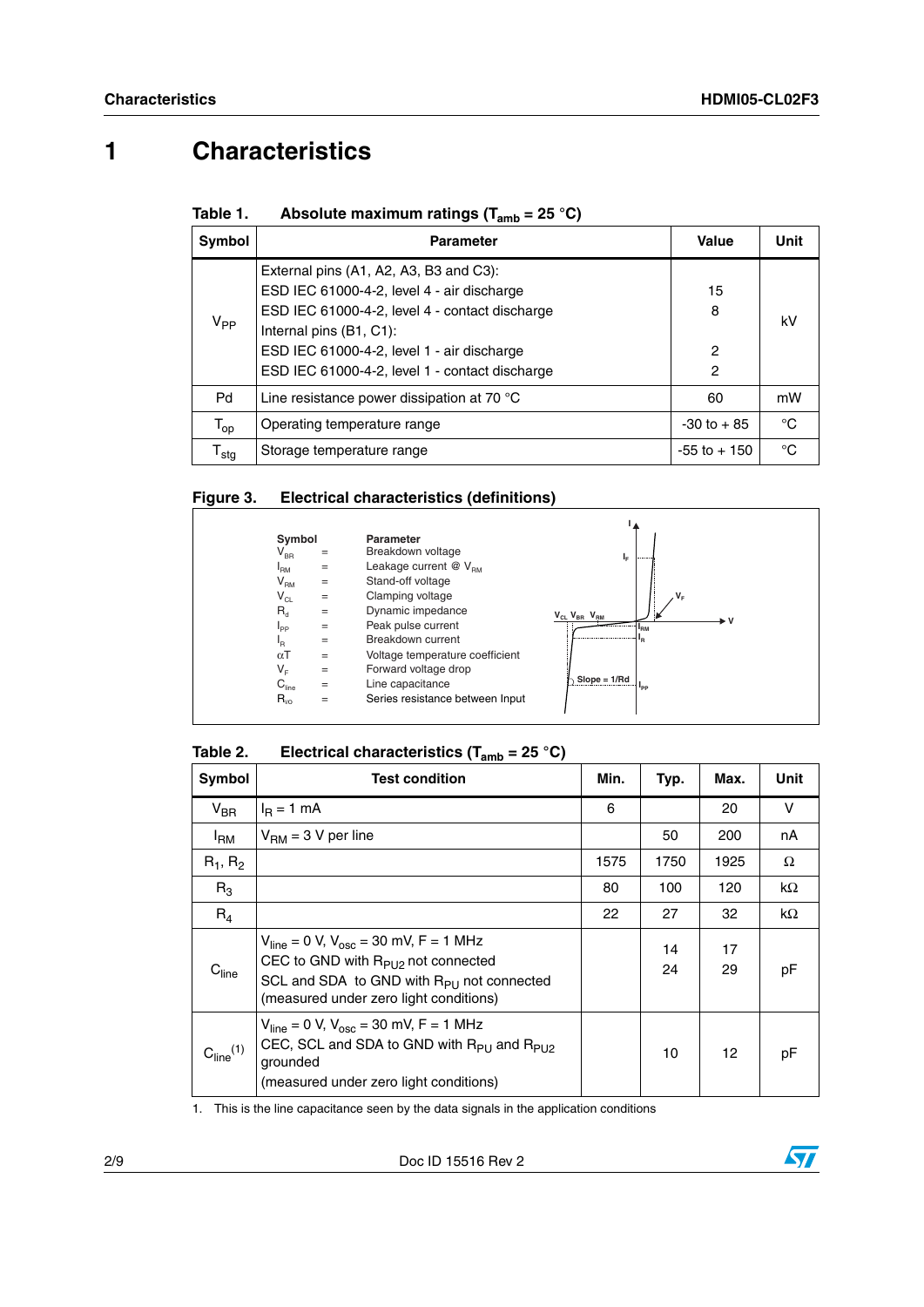







#### **Figure 8. ESD response to IEC 61000-4-2 (+8 kV contact discharge) on SCL line**



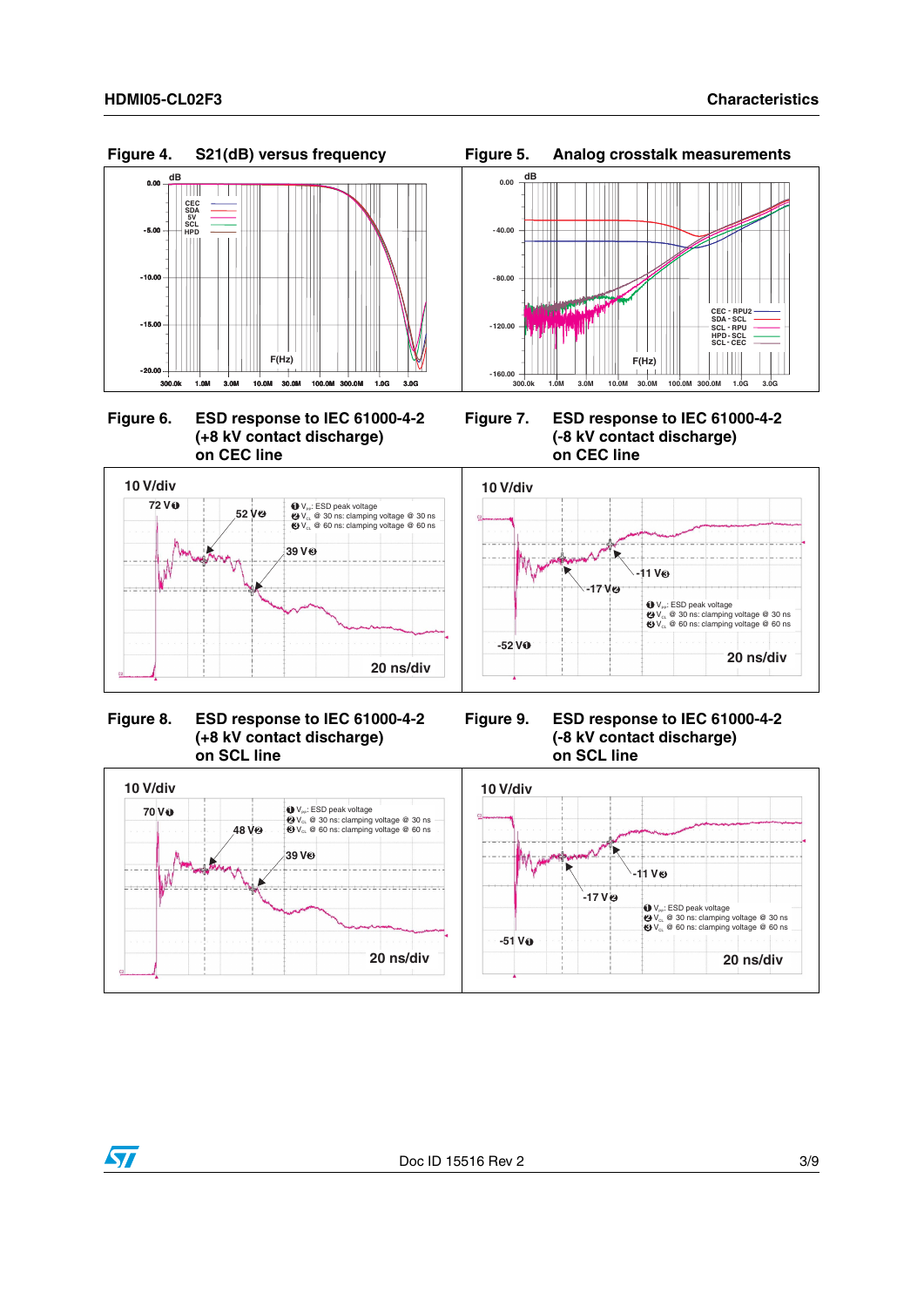





#### **Figure 12. ESD response to IEC 61000-4-2 (+8 kV contact discharge) on HPD line**

**Figure 13. ESD response to IEC 61000-4-2 (-8 kV contact discharge) on HPD line**



 **Figure 14. ESD response to IEC 61000-4-2 (+8 kV contact discharge) on 5 V line**

**Figure 15. ESD response to IEC 61000-4-2 (-8 kV contact discharge) on 5 V line**



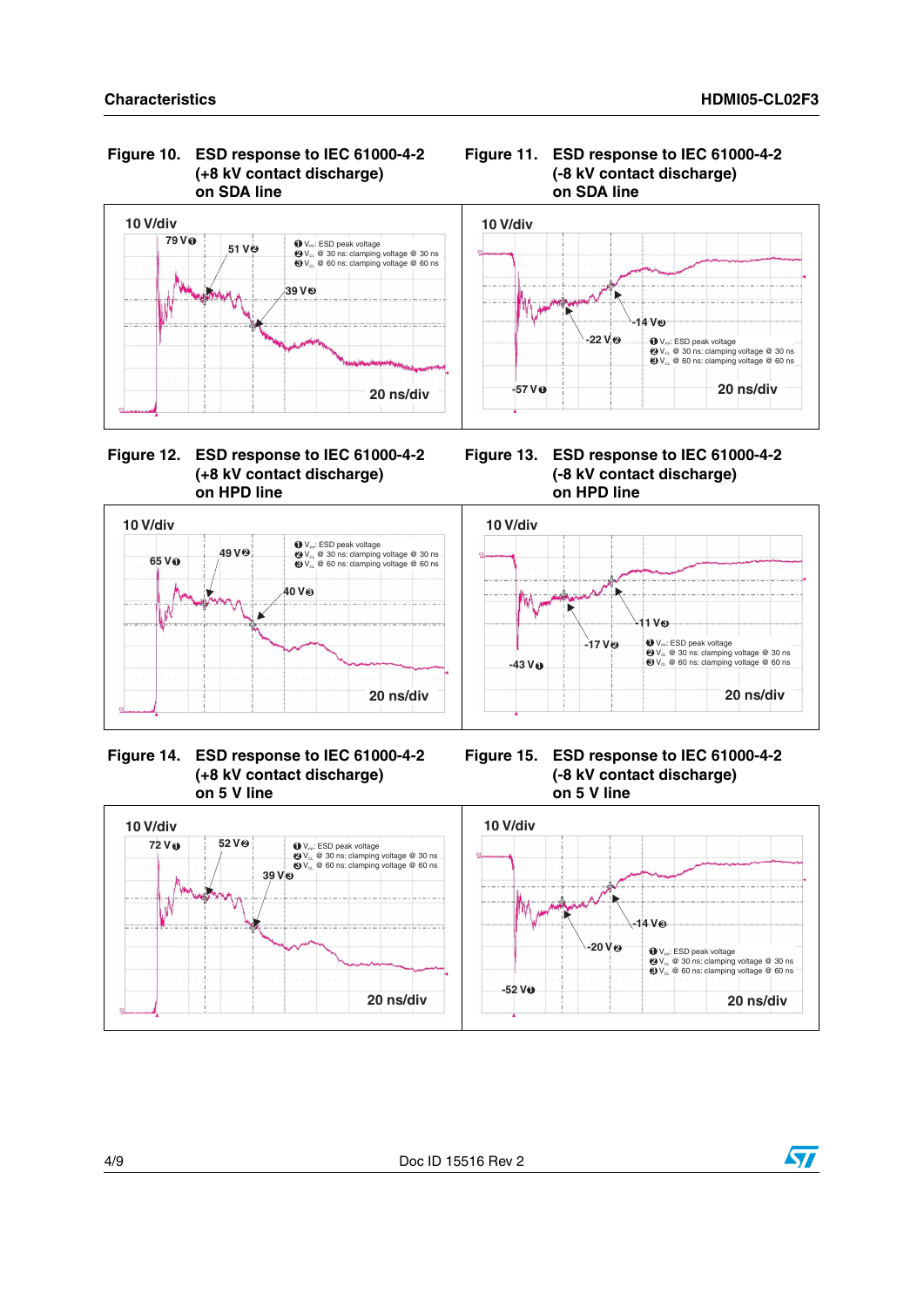# **2 Typical application schematic**





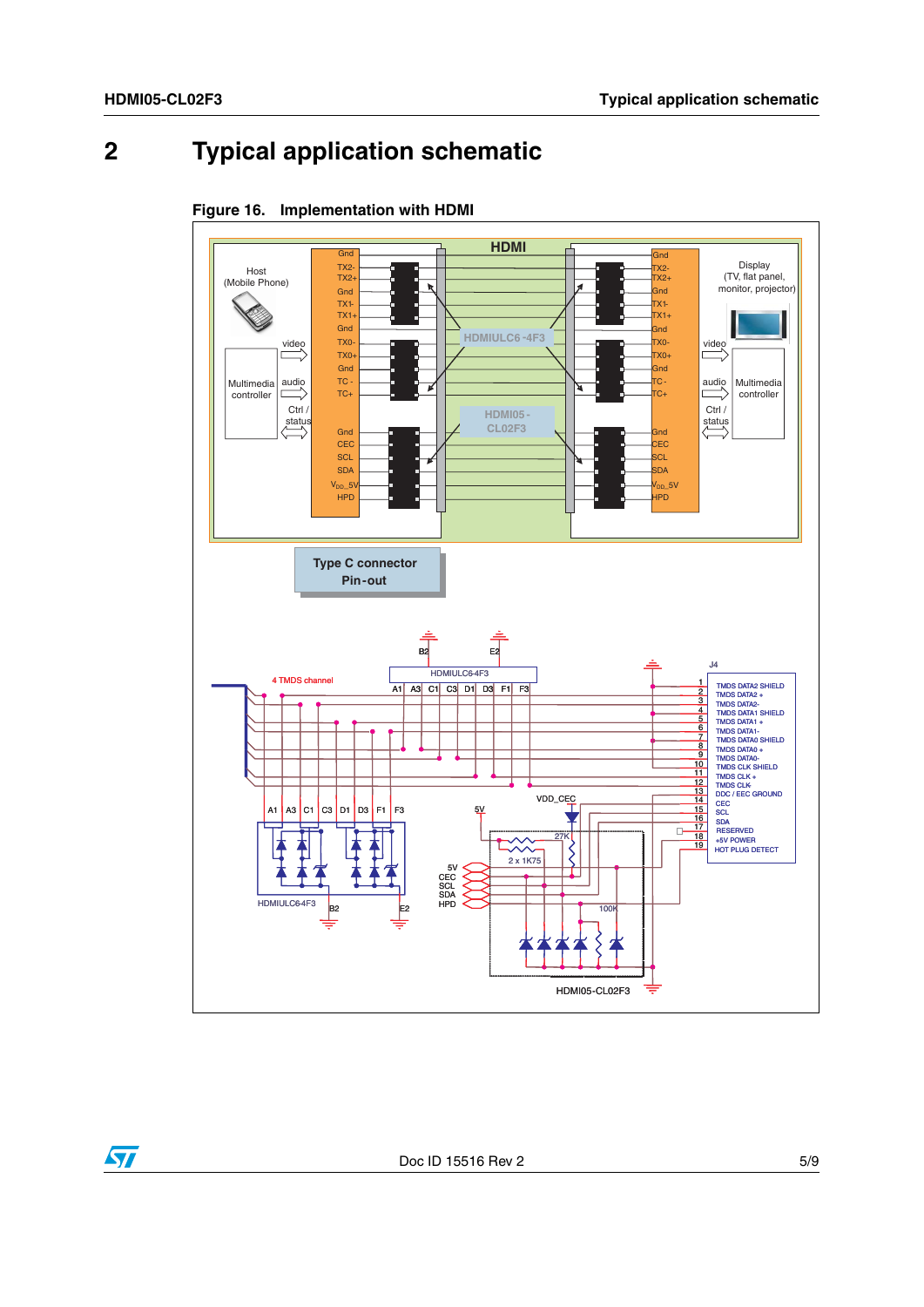### **3 Ordering information scheme**





### **4 Package information**

In order to meet environmental requirements, ST offers these devices in different grades of ECOPACK<sup>®</sup> packages, depending on their level of environmental compliance. ECOPACK<sup>®</sup> specifications, grade definitions and product status are available at: [www.st.com](http://www.st.com). ECOPACK<sup>®</sup> is an ST trademark.



<span id="page-5-0"></span>**Figure 18. Flip Chip dimensions**

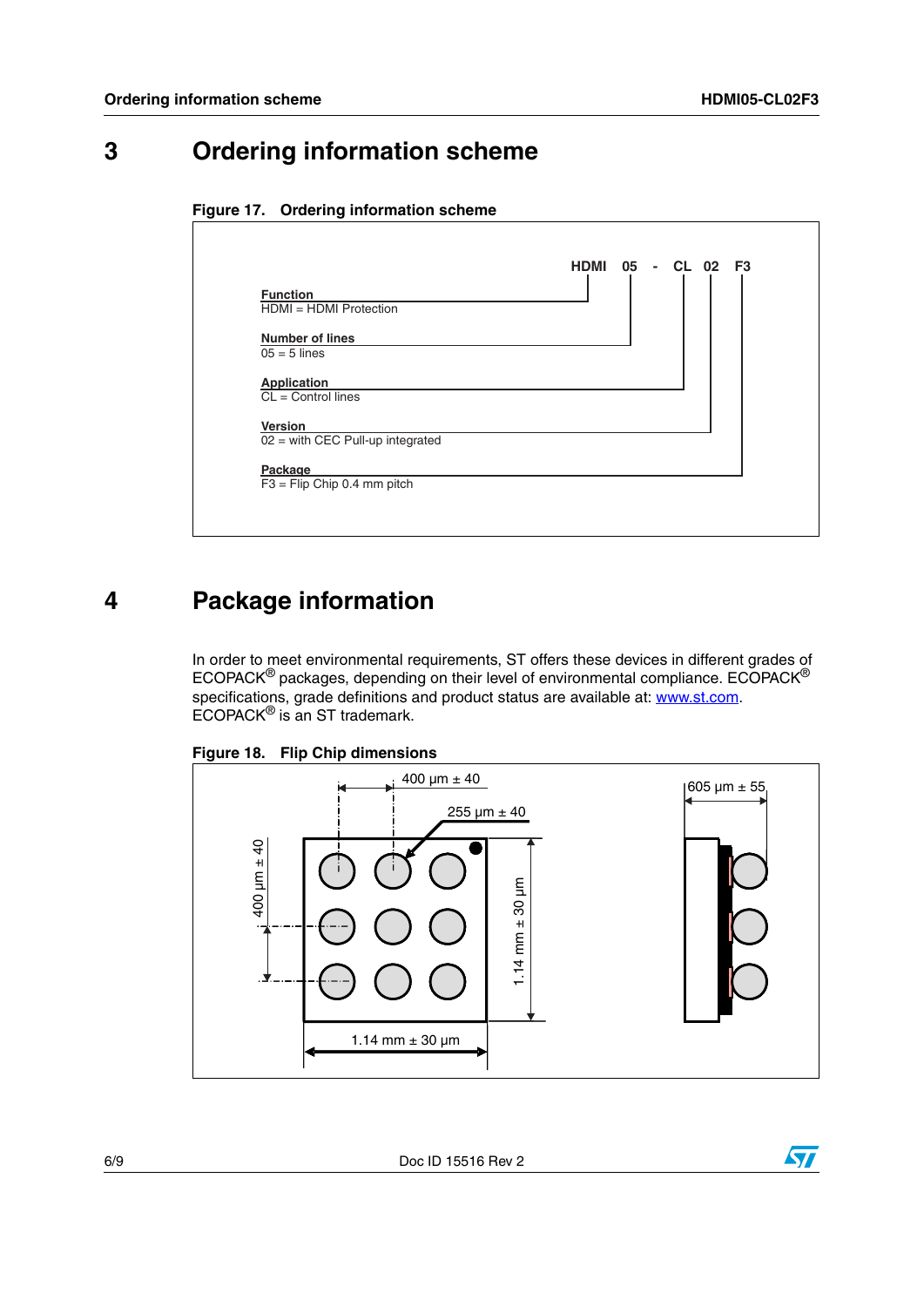





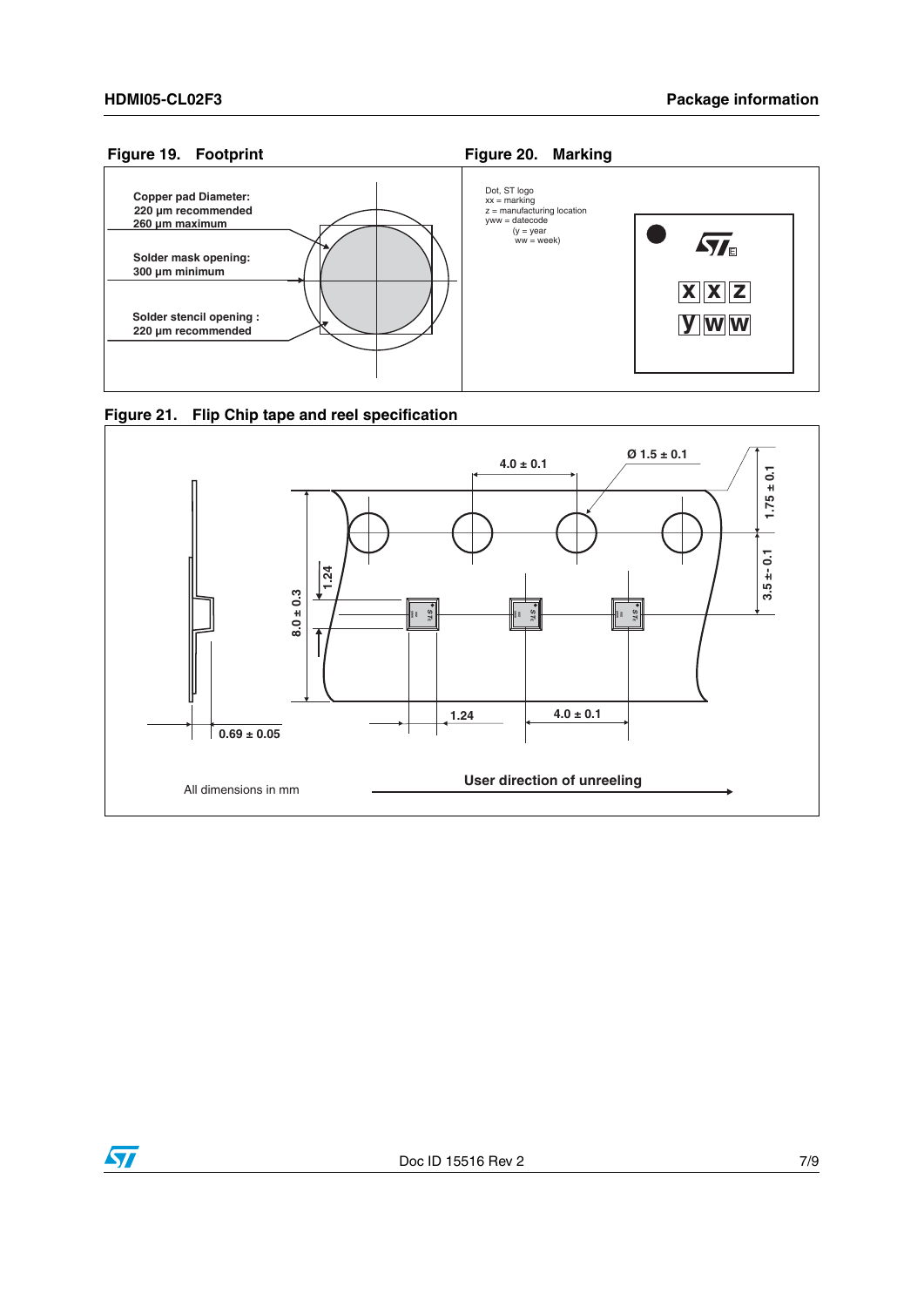# **5 Ordering information**

### **Table 3. Ordering information**

| Order code    | <b>Marking</b> | Package   | Weight  | <b>Base atv</b> | Delivery mode      |
|---------------|----------------|-----------|---------|-----------------|--------------------|
| HDMI05-CL02F3 | JG             | Flip Chip | 1.76 ma | 5000            | Tape and reel (7") |

## **6 Revision history**

#### **Table 4. Document revision history**

| <b>Date</b> | <b>Revision</b> | <b>Changes</b>            |
|-------------|-----------------|---------------------------|
| 24-Mar-2009 |                 | First issue.              |
| 07-Apr-2010 |                 | Updated <i>Figure 18.</i> |